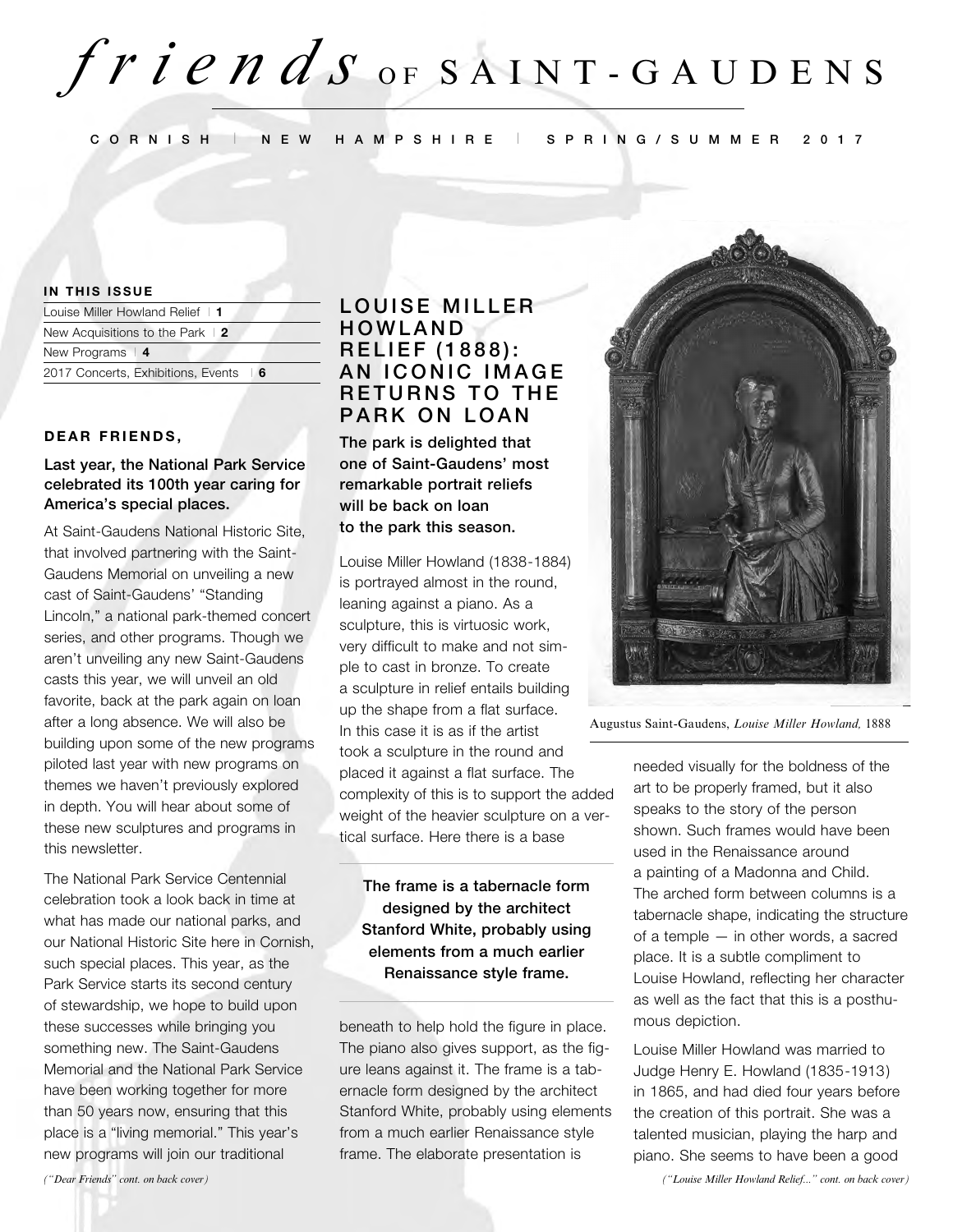# $frien$  *ds*  $o_F$  SAINT - GAUDENS

### 2

# NEW ACQUISITIONS TO THE PARK COLLECTION

**Through the generosity of the Saint-Gaudens Memorial, the park has acquired several new plaster studies by James Earle Fraser for the 1901 Special Commemorative Medal of Honor, presented to Augustus Saint-Gaudens at the Pan-American Exposition in Buffalo, NY.**

These plaster studies add preliminary works to the collection, which already contains metal proofs and the final gold medal issued in 1901. James Fraser was a sculptor in his own right, who met Saint-Gaudens in Paris in 1900, and became an assistant to Saint-Gaudens. The gold medal was commissioned by the Pan-American Exposition trustees as a means of thanking Saint-Gaudens for

a lifetime of work. The presentation coincided with the public awareness of Saint-Gaudens' diagnosis of cancer, which occurred in Paris the year before.

**The gold medal was commissioned by the Pan-American Exposition trustees as a means of thanking Saint-Gaudens for a lifetime of work.** 

Consisting of a profile bust of Saint-Gaudens on the obverse and an allegorical male figure on the reverse, the medal was prepared by Fraser after his return to the United States. The newly acquired works include a large plaster study for the gilded bronze galvano in the park collection, as well as smaller studies for the obverse and reverse of the medal. Just as Saint-Gaudens had earlier run afoul



James Earle Fraser (1876-1953), (Top) Obverse, *Special Commemorative Medal of Honor, Pan-American Exposition,* 1901, plaster study. (Bottom) Reverse, plaster study. Gift of the Saint-Gaudens Memorial.



(Above left) James Earle Fraser (1876-1953), plaster studies of the gilded bronze galvano in the park collection, as well as smaller studies for the obverse and the reverse of the *Pan-American Games Gold Medal*. (Above right) Fraser's reducing/enlarging machine. Gifts of the Saint-Gaudens Memorial.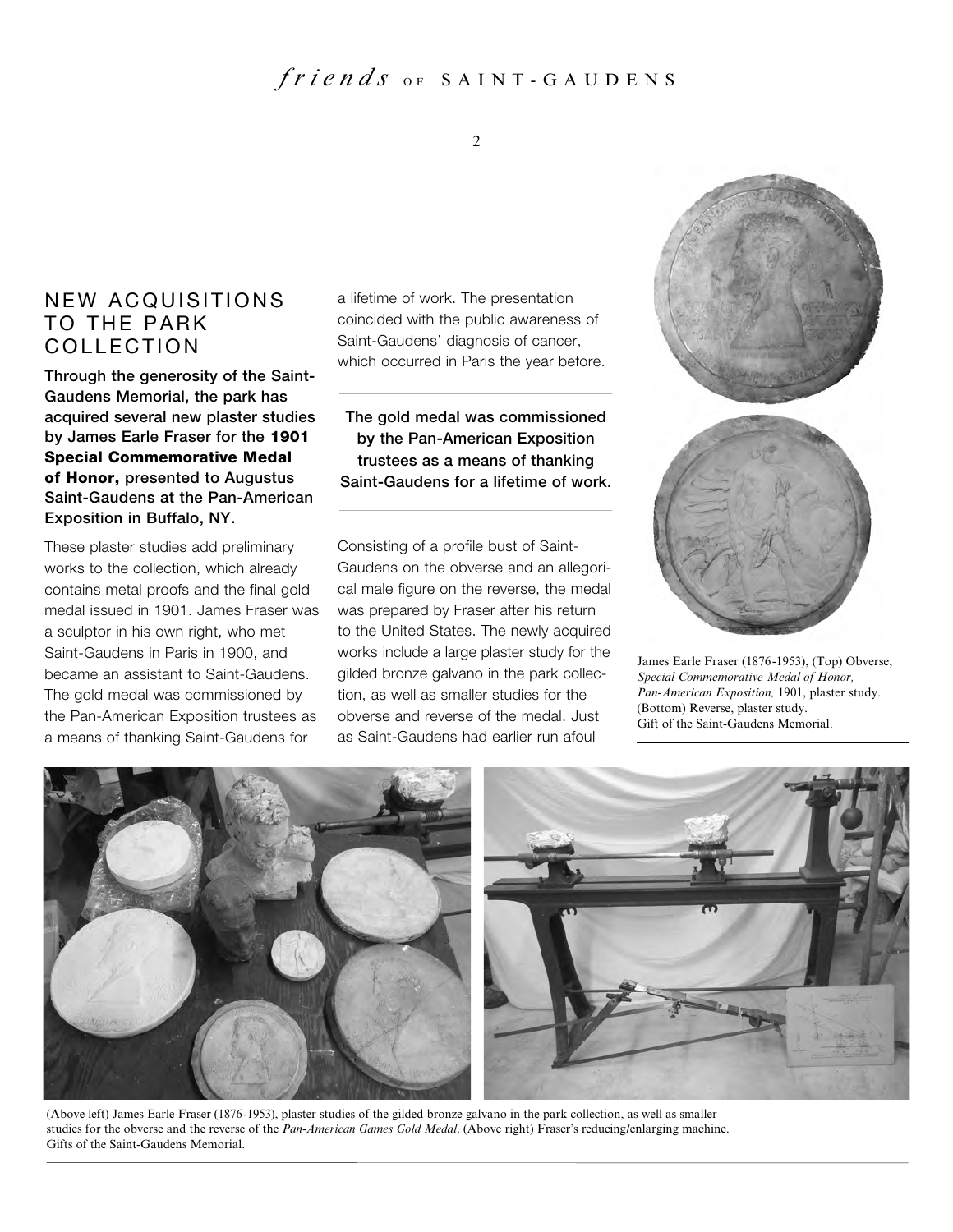# $frien ds$  OF SAINT-GAUDENS



Stephen Parrish, *A Gale at Fecamp – Normandie,* etching, 1886 Stephen Parrish, *Twilight – Low Tide,* etching, 1887-90

of public taste by presenting a nude male figure on a preliminary version of the World's Columbian Exposition Medal in 1893, Fraser also was obliged to cloth his allegorical figure on this medal. One of the newly acquired studies shows his pencil outline of added drapery which appears in the final medal.

Included in the new acquisition are two portrait studies of Saint-Gaudens for Fraser's late portrait bust of Saint-Gaudens, dedicated at the Hall of Fame for Great Americans in the Bronx in 1926. The aging Saint-Gaudens, described by Fraser as a "weary lion," posed for this portrait soon before his death. These quick plaster studies, seemingly taken from clay originals, show Fraser capturing the power weighed down by age that embodied the characterization of his mentor.

The park acquired from the same source a reducing and enlarging machine used

in Fraser's studio. It is of a vintage that could have been seen by Saint-Gaudens, and will allow the park to demonstrate an important aspect of sculpture technique. What would now be done digitally using a computer and a 3-D printer, was mechanically manipulated with a pointing machine such as this.

### **A second gift to the collection increases the park collection of prints by the artist Stephen Parrish. These engravings, etchings and drawings further add to our understanding of the breadth of this important American artist.**

Father of Maxfield Parrish, Stephen was a retired industrialist when he began printmaking. Eventually he became an artist of international renown in this art form that was in resurgence in the late nineteenth and early twentieth centuries. Prints provided a way for collectors of more limited means to purchase original

**Both of these additions to the collection will greatly enhance the park's ability to display the work of the Cornish Colony and the assistants of Saint-Gaudens.** 

works of art. In the eighteenth century, prints were produced by a duplicative commercial process; by the turn of the twentieth century, the public had clearly embraced their potential as fine art. In America, Parrish was in the forefront of this movement. Consisting mainly of seascapes and landscapes, the prints just acquired also include images of New England.

Both of these additions to the collection will greatly enhance the park's ability to display the work of the Cornish Colony and the assistants of Saint-Gaudens.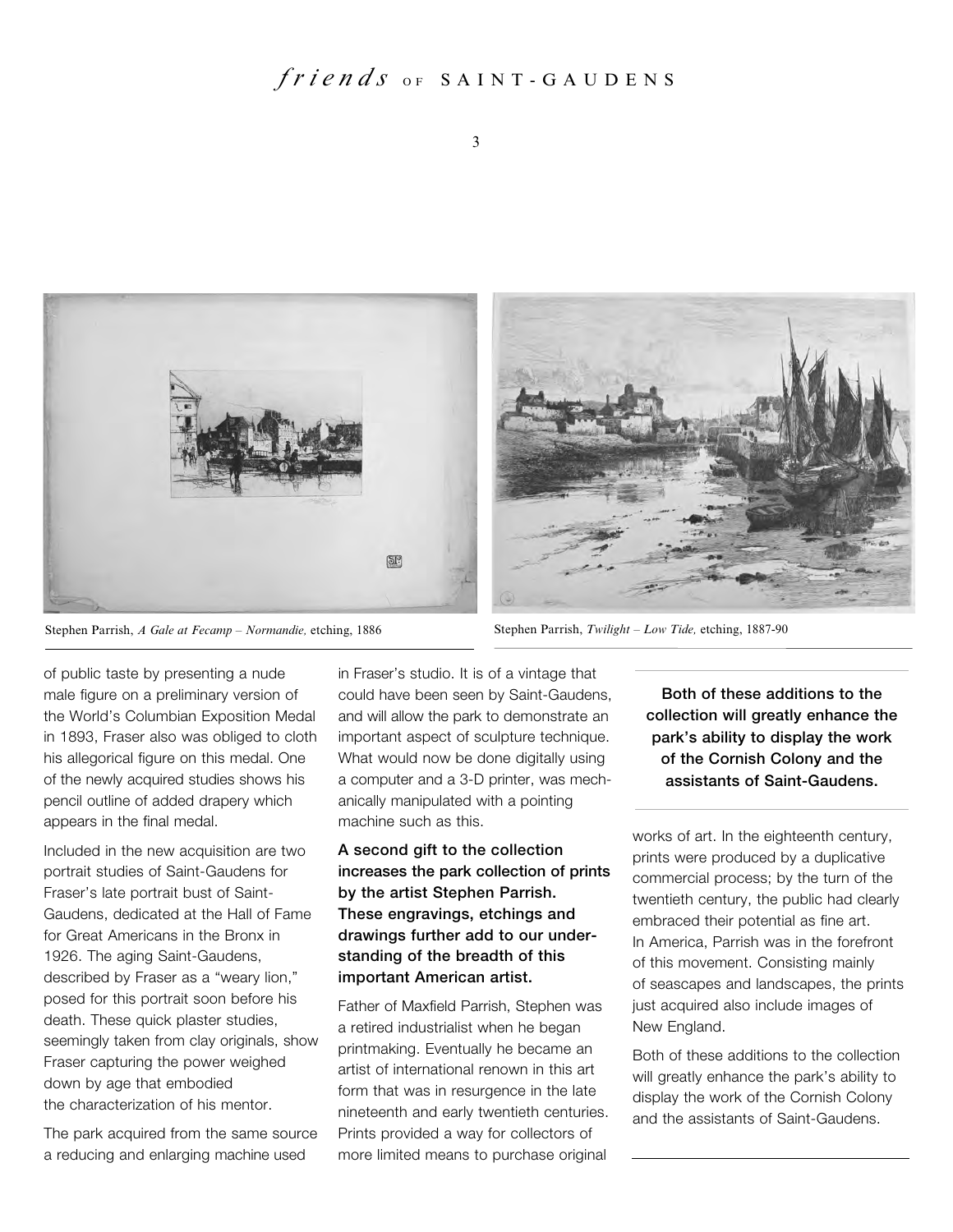# $f$ *r*  $i$  *e*  $n$   $d$   $s$   $\circ$   $F$   $S$   $A$   $I$   $N$   $T$   $\cdot$   $G$   $A$   $U$   $D$   $E$   $N$   $S$

# NEW PROGRAMS, TOURS AND EVENTS INITIATED AT SITE FOR THE 2017 SEASON

**This year the SGNHS has initiated a number of new and exciting educational and wellness programs and events at the site, in addition to our classic tours, exhibitions and concerts, which will further enhance our visitors' experience and enjoyment of the park.**

### **SEASONAL DAILY TOURS**

Experience and learn about Saint-Gaudens' life and family, his monumental works, and the many influences, social and creative, that defined and inspired him and his fellow artists of the era in the Cornish Colony.

**Art tours take place around the park grounds each day at 11am, 1pm and 3pm.** 

#### **W O M E N A N D** SAINT-GAUDENS

Get to know the Gilded Age women who lived and worked alongside America's greatest sculptor, inspiring his work and creating their own.

### SAINT-GAUDENS' **CIVIL WAR MEMORIALS**

Commemorating the heroes of America's bloody internal conflict was a focus of Saint-Gaudens' public work. Experience the impact of these sculptures, and hear the stories that went into their making.

*Shaw Memorial,* 1884-1897



### **THE SCULPTURAL PROCESS**

Saint-Gaudens was both a master of his craft and an innovator in his time. Learn about his process and the techniques he used to produce his sculptural masterworks.



Dining Room, Aspet

#### **SAINT-GAUDENS THE FAMILY MAN**

A person's home is an intimate portrait of their life. Explore the day-to-day side of Gus as a father and husband as expressed through the objects in his home.



Augusta Saint-Gaudens, 1874

#### **GUSSIE'S WORLD**

Artist, businesswoman, mother, legacybuilder. Augusta Saint-Gaudens held many roles in her life with skill and aplomb. Learn about her far-reaching contributions in this focused tour.



Poster and cast of players from the Cornish Colony's "A Masque of 'Ours'," 1905

### **LIFE IN THE CORNISH COLONY**

Saint-Gaudens was a central force of energy among the Cornish Colony artists, inspiring group activities and throwing parties. Experience the spaces that hosted these merry affairs.

### **SEE ASPET**

Visit Saint-Gaudens' home, during an open house or attend one of these daily 20 minute tours.

**Daily @ 10:30am, 2pm or 4pm.**



Aspet

### **ASPET OPEN HOUSES**

Explore the home of Augustus, Augusta and Homer Saint-Gaudens at your own pace, with staff present to answer questions. Peak into the house or linger awhile.

**Aspet will be open 9:30-10:30am, 11:30am-12:30pm and 2:30-3:30pm.**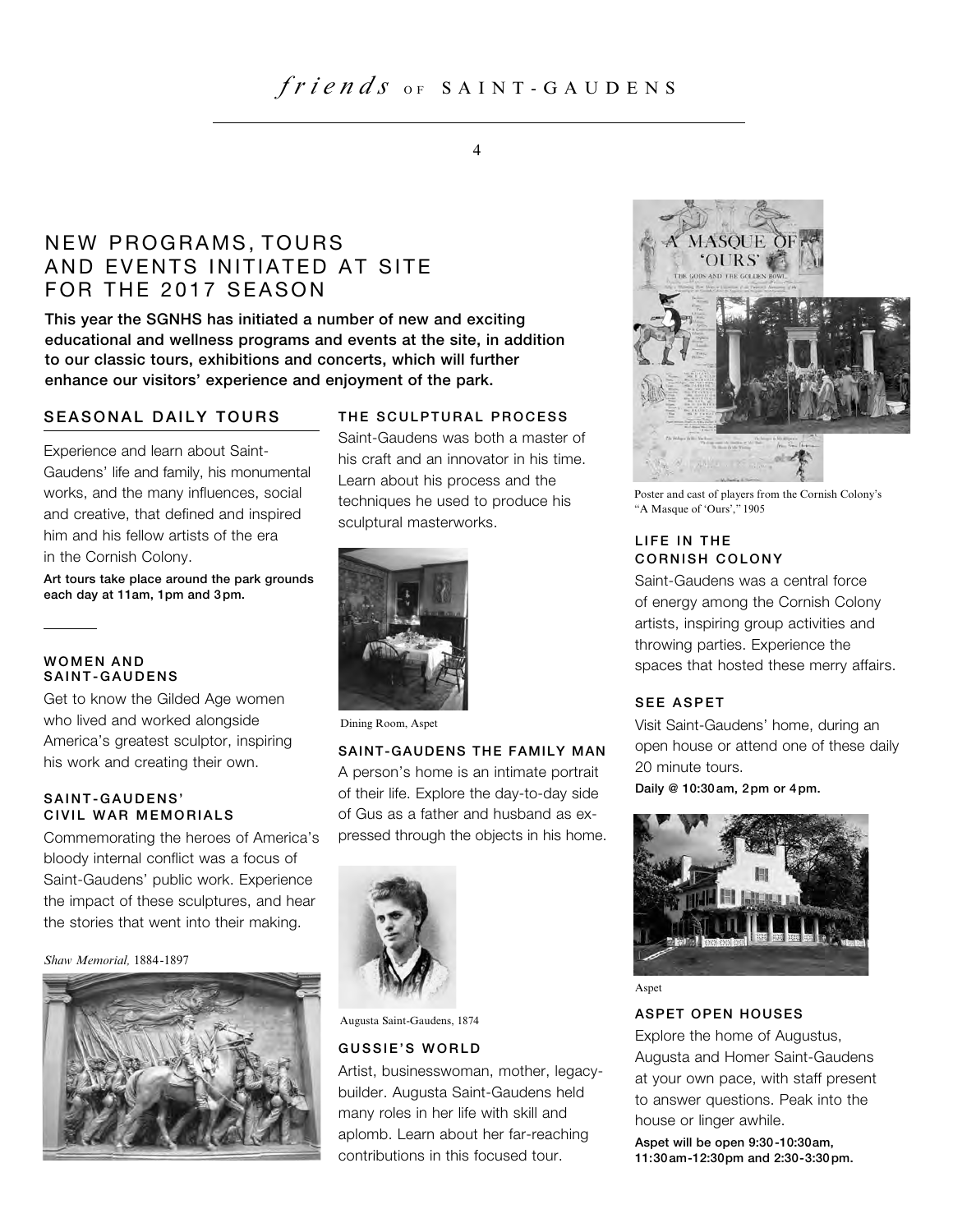# $frien$  *ds*  $o_F$  SAINT - GAUDENS

### YEAR-ROUND PROGRAMS





### **BOOTS TO BOATS**

This outdoor wellness initiative encourages exploration of the public lands and waters of the Upper Valley — particularly Saint-Gaudens NHS, Marsh-Billings-Rockefeller NHP, the Appalachian Trail and the Connecticut River.

**Guided events are held year-round. Below are opportunities at Saint-Gaudens.**



Hiking along the forest boundry of the park.

#### **ART, NATURE AND COMMUNITY: RECREATION IN THE CORNISH COLONY**

Enjoy an easy stroll around the grounds at Blow-Me-Down Farm and learn how the Cornish Colony artists had fun outdoors.

**Meet at Blow-Me-Down Farm @ 10am on Saturdays June 24, July 8, August 5, September 2, and October 21**



Moving meditation, yoga and hiking on the Ravine Trail.

#### **ART. MOVEMENT. AND MEDITATION:**

A Yoga Hike at Saint-Gaudens NHS. With serene Mount Ascutney in the background, practice moving meditation that includes gentle yoga poses and flowing movements, as well as maintaining focus on the breath while witnessing the natural beauty of this park. Includes a quarter-mile hike along the Ravine Trail which has a short steep descent down to a quiet brookside path, and an ascent back up to the grounds to view Saint-Gaudens' striking temple.

**Meet in the site parking lot Saturday, July 22 from 10:30 am - 12 pm**

### **S T A R P A R T Y**

This year the park will host its ninth annual Star Party in partnership with the Springfield Telescope Makers (STM) of the Stellafane Observatory in Springfield, Vermont. The event is free and open to the public. The evening includes a talk about the history of astronomy in the Upper Connecticut River Valley; and a variety of telescopes set up on the grounds and aimed at a variety of deep-sky objects for use by visitors.

**Star Party is on Saturday, September 16. Meet in the Shaw Memorial hedge room, 8:00 pm (Rain date: Sunday, September 17)** 

### **SCULPTURAL VISIONS**

The annual Sculptural Visions event celebrates, teaches about, and provides hands-on experience in the many forms of sculpture.

**Saturday, September 30, 11am – 4:30pm Rain or Shine**



Sculpture workshop class members showing off their work.

### **SEASONAL SUMMER** S CULPTURE WORKSHOPS

Learn to sculpt at the home and studios of Augustus Saint-Gaudens, one of America's greatest artists. Workshops are taught throughout the season by the park's Sculptor-in-Residence and include work in clay to create portrait reliefs, medallions and sculptures in the round. There are introductory-level classes for those with little experience who want to get their feet wet; regular workshops for students of all skill levels; and special classes in mold-making and casting for all levels (these may require some preparation prior to class).

**Classes are generally 3 hours long, from 1:00 to 4:00pm and the fee is \$40. (A \$5 discount is offered to Friends of Saint-Gaudens) Check the web site for 2017 offerings www.nps.gov/saga**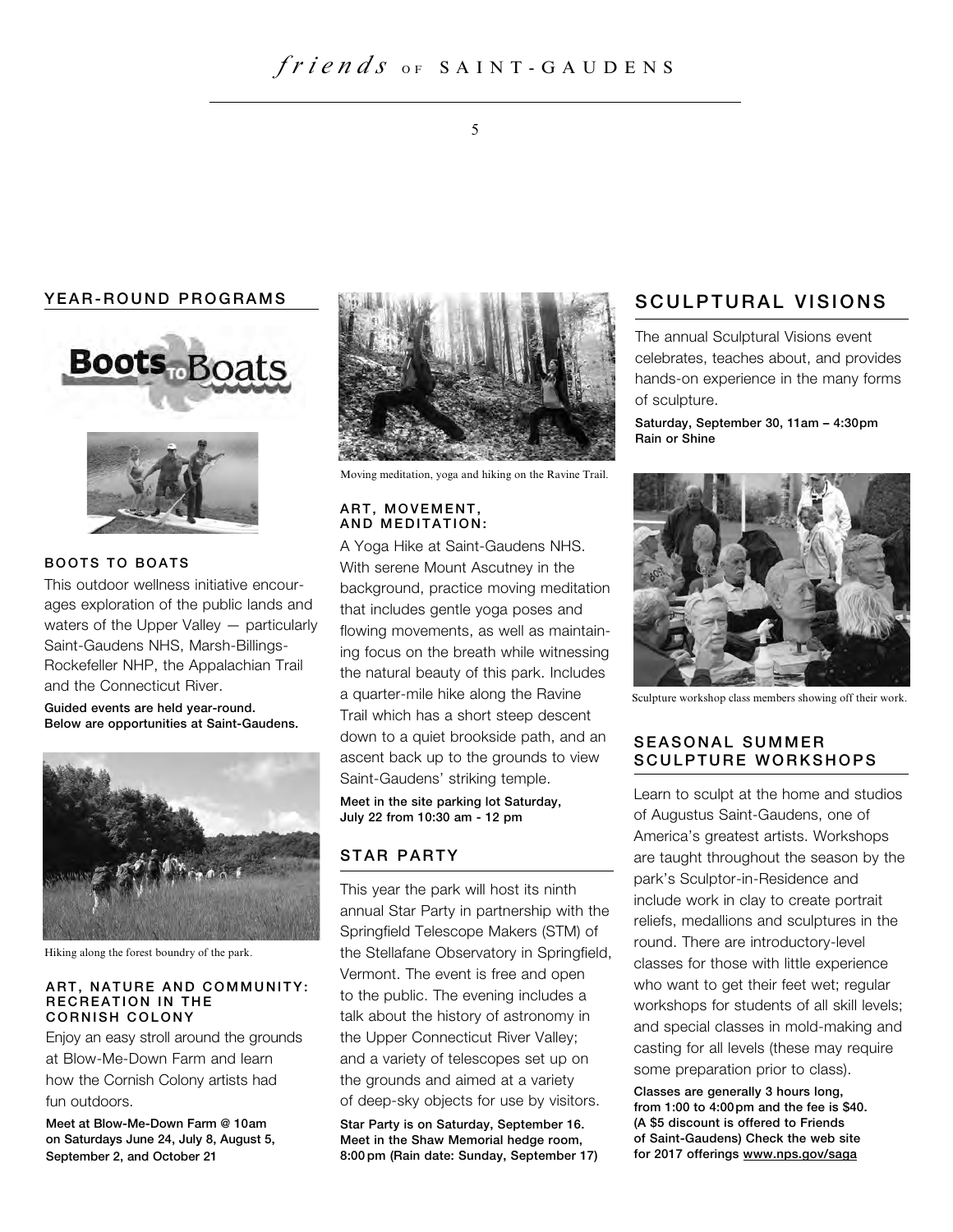6

# SUNDAY SUMMER CONCERTS IN THE LITTLE STUDIO

| $JULY$ 2 @ 2:00pm                                   | $JULY$ 9 @ 2pm                                                                                                          | $JULY$ 16 @ 2pm                                                 |                                                           |
|-----------------------------------------------------|-------------------------------------------------------------------------------------------------------------------------|-----------------------------------------------------------------|-----------------------------------------------------------|
| JOHN DAVIS, piano<br>Halley's Comet:                | <b>KINAN AZMEH, clarinet,</b><br><b>DINUK WIJERATNE, piano</b>                                                          | <b>NEW HAMPSHIRE MUSIC</b><br><b>FESTIVAL OF PLYMOUTH</b>       |                                                           |
| Around the Piano<br>with Mark Twain<br>& John Davis | The Art of the Duo:<br>A musical fusion of Arabic<br>and south-east Asian<br>elements with classical<br>and jazz idioms | Chamber music<br>by visiting international<br>orchestra players |                                                           |
|                                                     |                                                                                                                         | Azmeh/Wijeratne >                                               |                                                           |
| JULY 23 @ 2pm                                       | $JULY$ 30 @ $2pm$                                                                                                       |                                                                 | AUGUST 6 @ 2pm<br><b>ACACIA MUSIC</b>                     |
| <b>BASSEL AND THE</b><br><b>SUPERNATURALS</b>       | <b>AARDVARK JAZZTET</b>                                                                                                 |                                                                 | Chamber music performed                                   |
| <b>Blues and Funk</b><br>from Chicago               | Swing along to music<br>from the jazz greats                                                                            |                                                                 | for clarinet, flute, and piano<br>from France and America |
|                                                     |                                                                                                                         | Aardvark Jazztet A                                              |                                                           |
|                                                     |                                                                                                                         |                                                                 |                                                           |
| AUGUST 13 @ 2pm                                     | AUGUST 20 @ 2pm                                                                                                         | AUGUST 27 @ 2pm                                                 |                                                           |
| EL GATO CON BOTAS<br>(PUSS IN BOOTS)                | THE FISCHERS AND<br>THE JENNINGS                                                                                        | <b>12TH ANNUAL</b><br><b>ROSAMOND EDMONDSON</b>                 |                                                           |
| <b>Family Picnic Day</b>                            | From Eastern Europe,                                                                                                    | <b>MEMORIAL CONCERT</b>                                         |                                                           |
| featuring OperaHub's<br>production with opera       | with Love!                                                                                                              | Featuring Jose Lezcano,<br>guitar. Works by Fauré,              |                                                           |
| singers, puppets, and<br>live orchestra             |                                                                                                                         | Piazolla, Lezcano, and more<br>for guitar, flute, and viola     |                                                           |
|                                                     |                                                                                                                         | Jose Lezcano >                                                  |                                                           |
|                                                     |                                                                                                                         | SEPTEMBER 3@2pm                                                 |                                                           |
|                                                     |                                                                                                                         | <b>NEWMONT BAND</b>                                             |                                                           |
|                                                     |                                                                                                                         | Great music of<br>the town bands                                | Events are                                                |
|                                                     |                                                                                                                         |                                                                 | on Sundays<br>unless otherwise                            |
|                                                     |                                                                                                                         |                                                                 | noted.                                                    |
|                                                     |                                                                                                                         |                                                                 |                                                           |
|                                                     |                                                                                                                         | < Newmont Band                                                  |                                                           |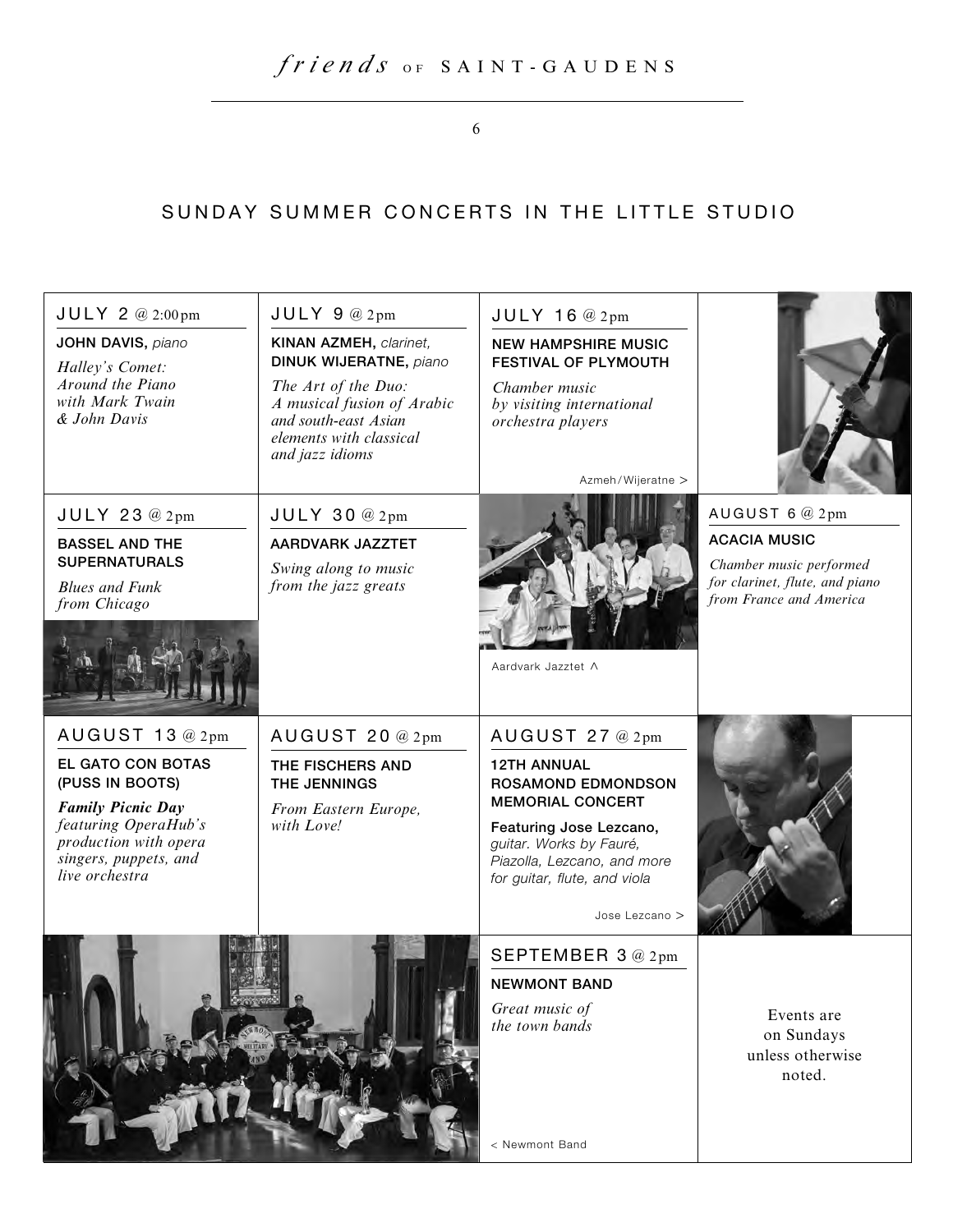### EVENTS AT THE SITE AND EXHIBITIONS IN THE PICTURE GALLERY



### MAY 27 - JULY 16

*Showroom* **Katie Bell** 2016 Saint-Gaudens Fellow

Reception Saturday, June 24  $4:30 - 6:00$  pm Artist's Talk at 5pm



*Light Weight,* Katie Bell *Passage of the Ghost Ship: Trees and Vines,* Nancy Azara *In Habitat,* Cal Lane

JULY 22 - SEPTEMBER 10 *Passage of the Ghost Ship: Trees and Vines* **Nancy Azara** Reception Saturday, July 22  $4:30 - 6:00$  pm Artist's Talk at 5pm



#### SEPTEMBER 16 - OCTOBER 31

*It Was Never Like This* **Cal Lane** Reception Saturday, September 16  $4:30 - 6:00$  pm Artist's Talk at 5pm

### SCULPTURAL VISIONS | SATURDAY-SEPTEMBER 30



### **Sculptural Visions**

**Artist, Sculpture, and Bronze Casting Demonstrations**

The annual Sculptural Visions event celebrates, teaches about, and provides hands-on experience in the many forms of sculpture.

Artists are on hand to demonstrate different sculptural techniques including modeling with clay, carving wood and stone, working with metal and wire, fabric and paper to form sculptures. There will also be a bronze casting demonstration.

SEPTEMBER 30 @ 11am - 4:30pm / Rain or Shine

### **FREE ADMISSION ALL DAY**

For more information call 603-675-2175 or visit: www.nps.gov/saga

Saint-Gaudens NHS, Cornish, NH Co-sponsored by the Friends of Saint-Gaudens